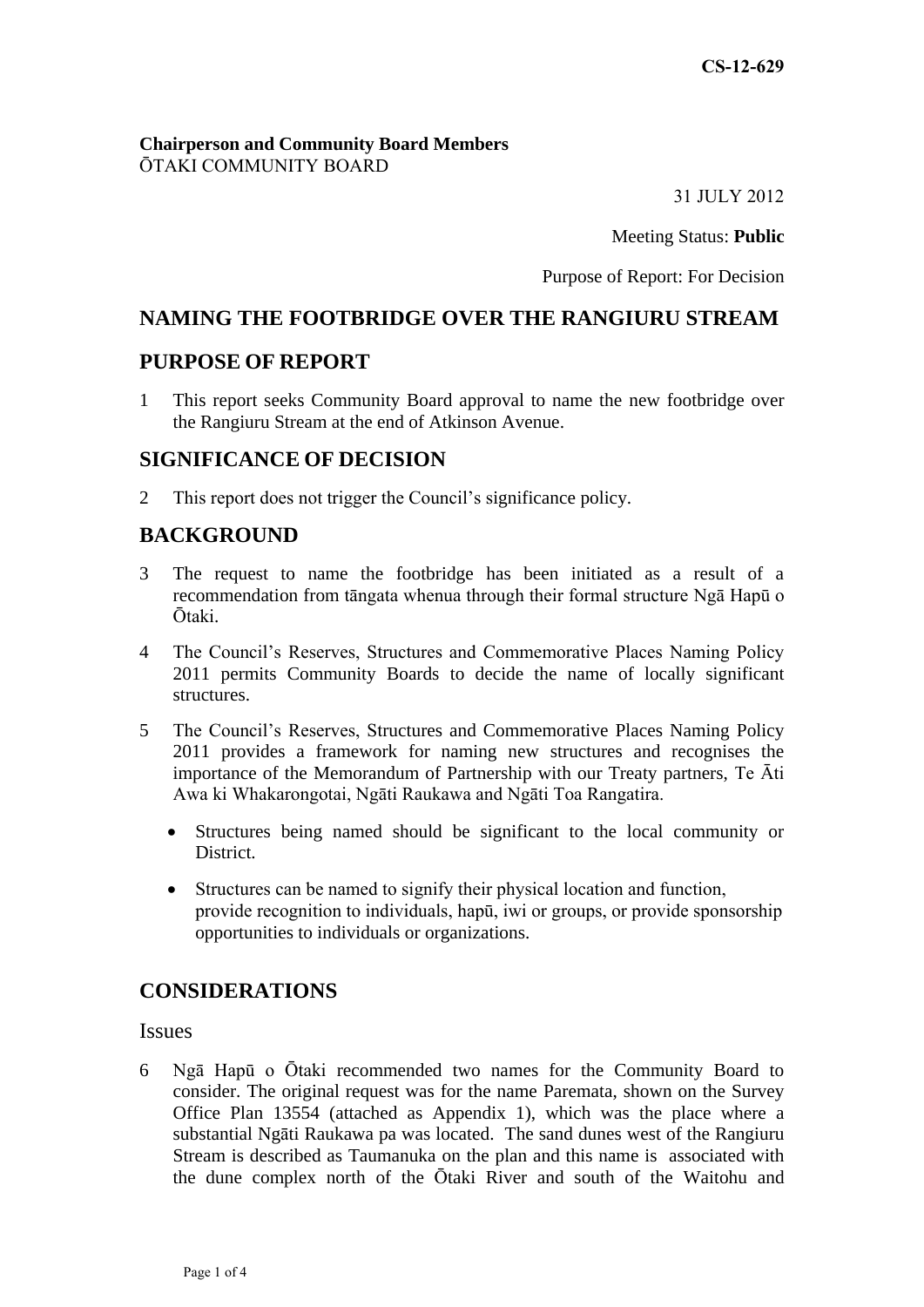Mangapouri Streams (see appendix II ML1507). Taumanuka is the land between the rivers. 'Tau' means ridge and 'Manuka' is the tea tree shrub. G. Leslie Adkin in his book 'Horowhenua', describes Taumanuka as dark ridge or manuka ridge, perhaps reflecting the colour and composition of the original vegetative cover. Rex Kerr in his book 'Ōtaki River' describes the Taumanuka Block as the heartland of Ngāti Raukawa.

- 7 A separate request from residents of Atkinson Avenue has been received by Council to name the bridge 'Atkinson Bridge'. Atkinson is a local name relating to the street where the footbridge is located. It is the surname of the original developer of the Rangiuru-by–the-sea subdivision of 1897, Mr E Tudor Atkinson, who by the early 1900's had purchased most of the Taumanuka Block and then on sold to Byron Brown.
- 8 The name 'Rangiuru' is also a logical and obvious choice for the footbridge. While there has been no public request for this name, it is appropriate for this report to describe Rangiuru for consideration. According to WW Carkeek in his book 'The Kapiti Coast,' Rangiuru was the name of a formidable Ngāti Raukawa Pā on the north bank of the Ōtaki River.
- 9 The Council's Reserves, Structures and Commemorative Places Naming Policy 2011 suggests the following points to consider when selecting a name:
	- The proposed name has direct relevance to the site;
	- The history, character, landscape, flora and fauna of the site;
	- Names that reflect a botanical, ecological, geographical or geological element;
	- The historical and/or cultural connections to tāngata whenua or individuals from the community.
	- A proposed name may not be submitted for approval where the same or similar name occurs within the Kāpiti Coast District or adjacent districts (Porirua or Horowhenua). This is because of the confusion that duplicating the name may cause for emergency services needing to access the area.
- 10 As the name Paremata is used on the footbridge immediately south of the Paremata roundabout on SH 1 in Porirua, the use of the name Paremata for the footbridge over the Rangiuru stream can not be submitted to the Ōtaki Community Board for consideration.
- 11 The name 'Atkinson' is consistent with the Reserves Structures and Commemorative Places Naming Policy and is also the name of the road where the footbridge is located.
- 12 The name 'Taumanuka' is consistent with the Reserves Structures and Commemorative Places Naming Policy, is the earliest recorded name of the dune land west of the footbridge between the Ōtaki River and the Waitohu and Mangapouri Streams, and is not used elsewhere in this or adjacent districts.

### Financial Considerations

13 There are no financial considerations.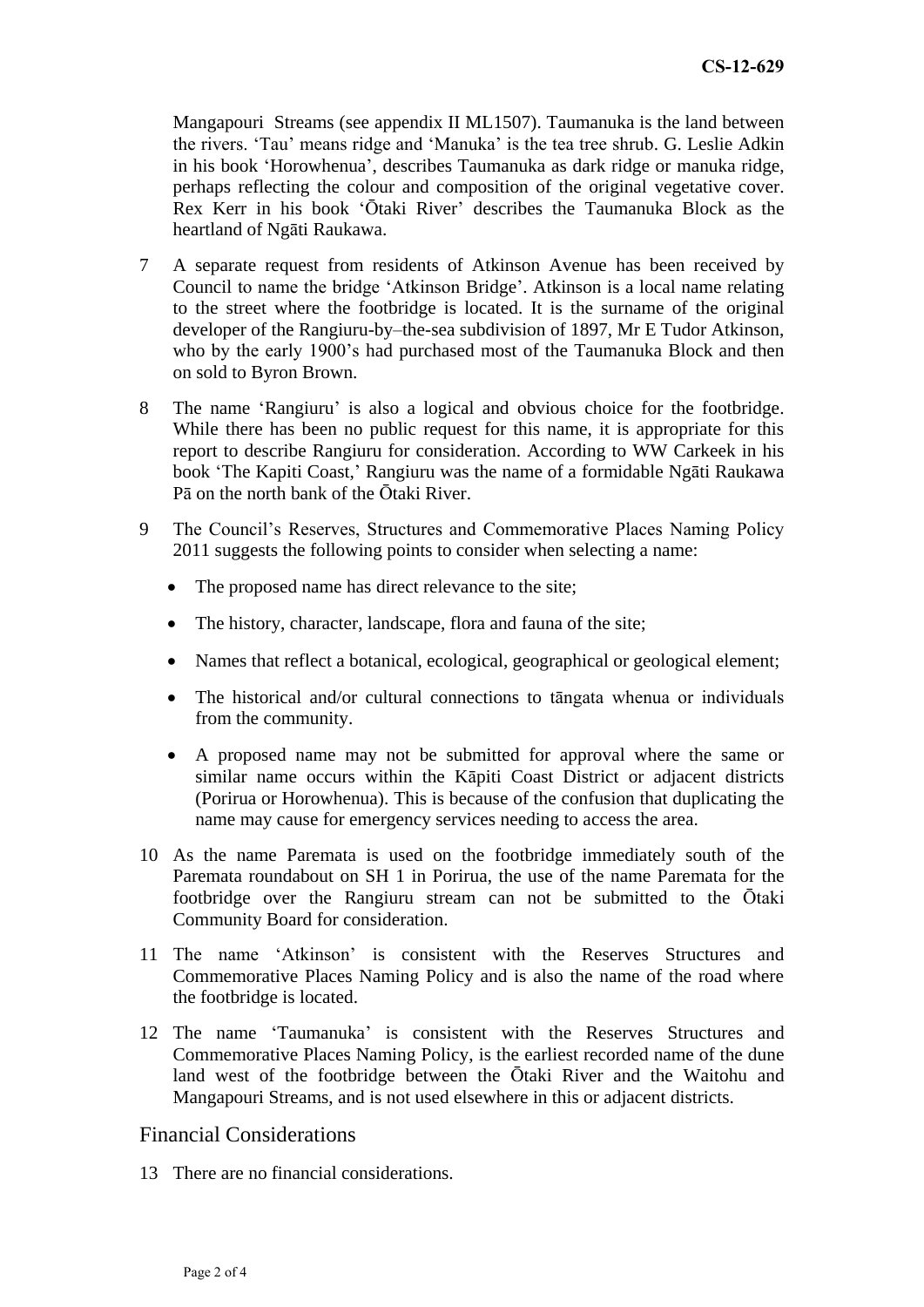## Legal Considerations

14 There are no legal considerations.

### Delegation

- 15 The Ōtaki Community Board has Delegated Authority to consider this issue: Naming Reserve, Structures and Commemorative places.
	- *D10.22 With reference to the Reserves Structures and Commemorative Places Naming Policy 2011, authority to receive requests from the community, or put forward names, regarding specific names of reserves, structures and commemorative places for input to the staff report.*
	- *D10.23 Authority to approve or reject officer recommendations in respect of such names.*

#### **Consultation**

16 The requests to name the footbridge have come from Ngā Hapū o Ōtaki, and also from residents in Atkinson Avenue. The greater Ōtaki community, historical societies and other agencies have not been consulted at this time.

#### Policy Implications

17 There are no policy implications.

#### Tāngata Whenua Considerations

- 18 Ngā Hapū o Ōtaki met on 12 July 2012 and recommended that the name for the footbridge be 'Taumanuka Bridge' in recognition of the original name for the land on the seaward side of the Rangiuru Stream between the Ōtaki River and the Waitohu and Mangapouri Streams.
- 19 Under the Memorandum of Partnership with tāngata whenua, the objectives include development of opportunities within the limitations of Council's powers and functions that enable tāngata whenua, as a Treaty partner, to share in the decision making process.

#### Publicity Considerations

- 20 The footbridge was officially opened by Mayor Jenny Rowan and blessed by kaumatua from Ngā Hapū o Ōtaki on  $7<sup>th</sup>$  July 2012. The event was featured in local print media and was well attended by the general public.
- 21 Council will inform the community of the new name and erect an appropriate sign after further consultation with the key people involved with the footbridge project.